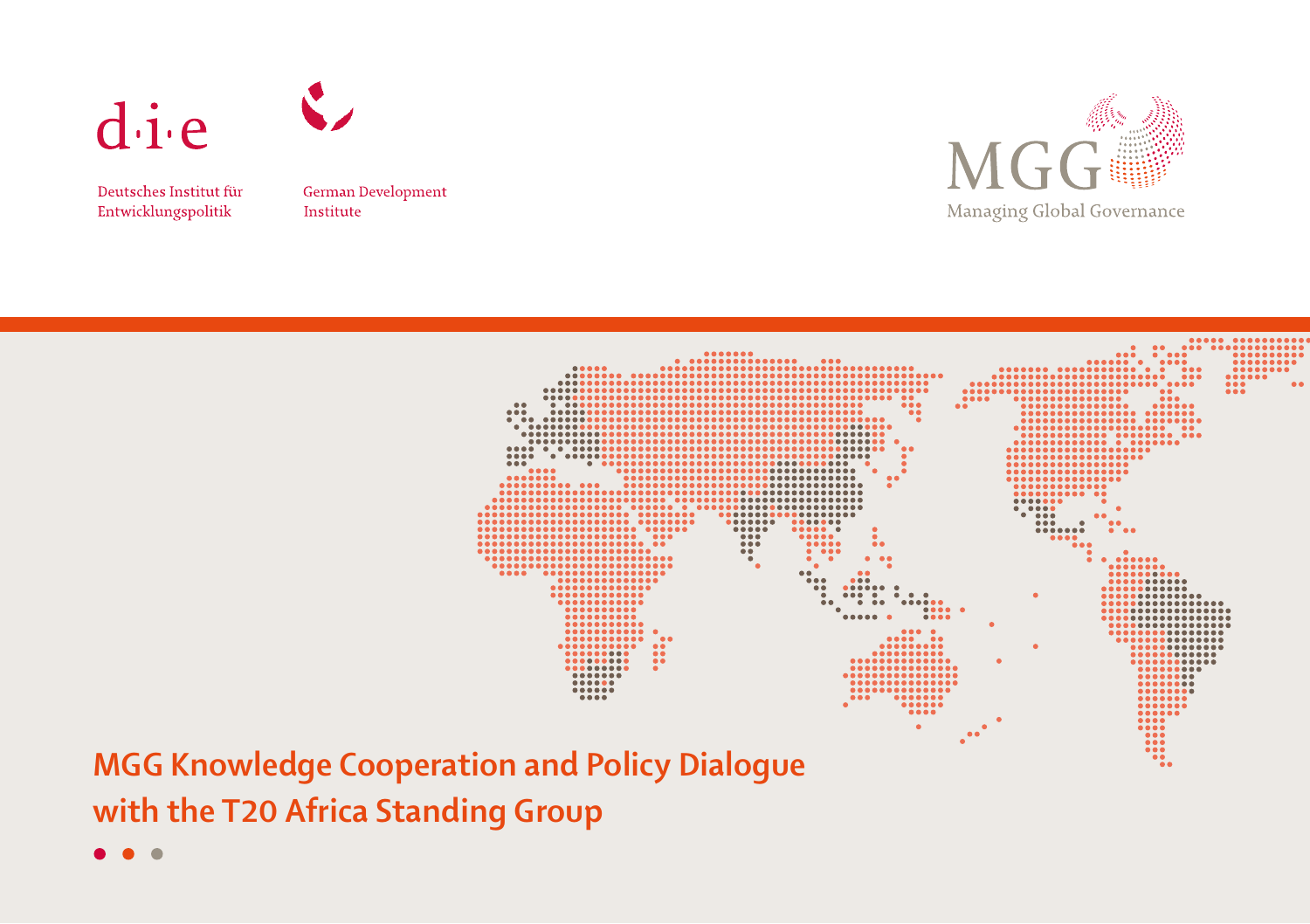

In a globally connected world, sharing knowledge and making one's voice heard in global discussions is increasingly relevant. The **Think 20** (T20) process provides an informal platform of knowledge institutions that provide input into the G20 deliberations. Founded in 2012, the T20 saw an increasing participation of think tanks from rising powers.

The overarching objective of the **Managing Global Governance (MGG)** network is to contribute to transformative change at the global and domestic level by training, knowledge cooperation and dialogue. Currently, the network is aimed towards six rising powers: Brazil, China, India, Indonesia, Mexico and South Africa. For the MGG network, the T20 is thus an important platform to jointly engage with.

Global development issues such as international finance, trade, and climate change, however, require a policy dialogue that includes, but also goes beyond the OECD-connected networks and rising powers. Particularly Africa's development also hinges on increasing inclusion in global knowledge cooperation, so that African ideas and experiences meaningfully contribute to the global agenda. This is crucial for global policy making from the perspective of global justice, but also for a pragmatic and successful engagement that seeks to work towards the 2030 Agenda for Sustainable Development. Consequently, the MGG network closely engages with **the T20 Africa Standing Group**, created under the German G20 Presidency in 2018 as a transmission belt between knowledge institutions from G20 countries and Africa.



Think Tanks of Africa & G20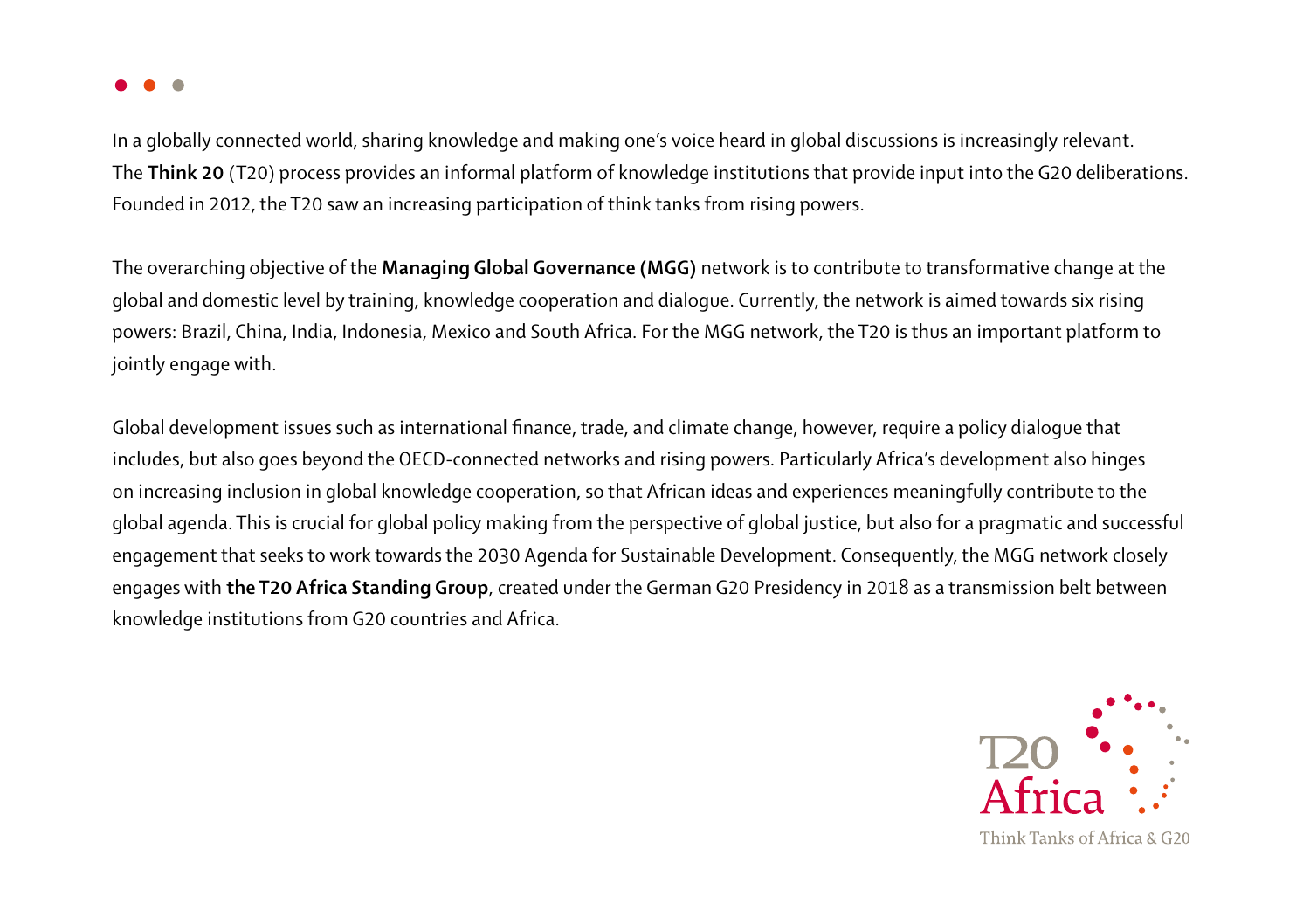

## **The T20 Africa Standing Group in the G20 process**

The T20 is a so-called outreach group. It develops policy recommendations within thematic task forces. The T20 Africa Standing Group operates as one of these task forces and fosters co-creation of knowledge and policy dialogue amongst the G20 and Africa. It comprises researchers from both G20 and African think tanks. Other outreach groups for the G20 process include the Business20 (B20), Civil20 (C20), Labour20 (L20), Science20 (S20), Women20 (W20) and Youth20 (Y20).